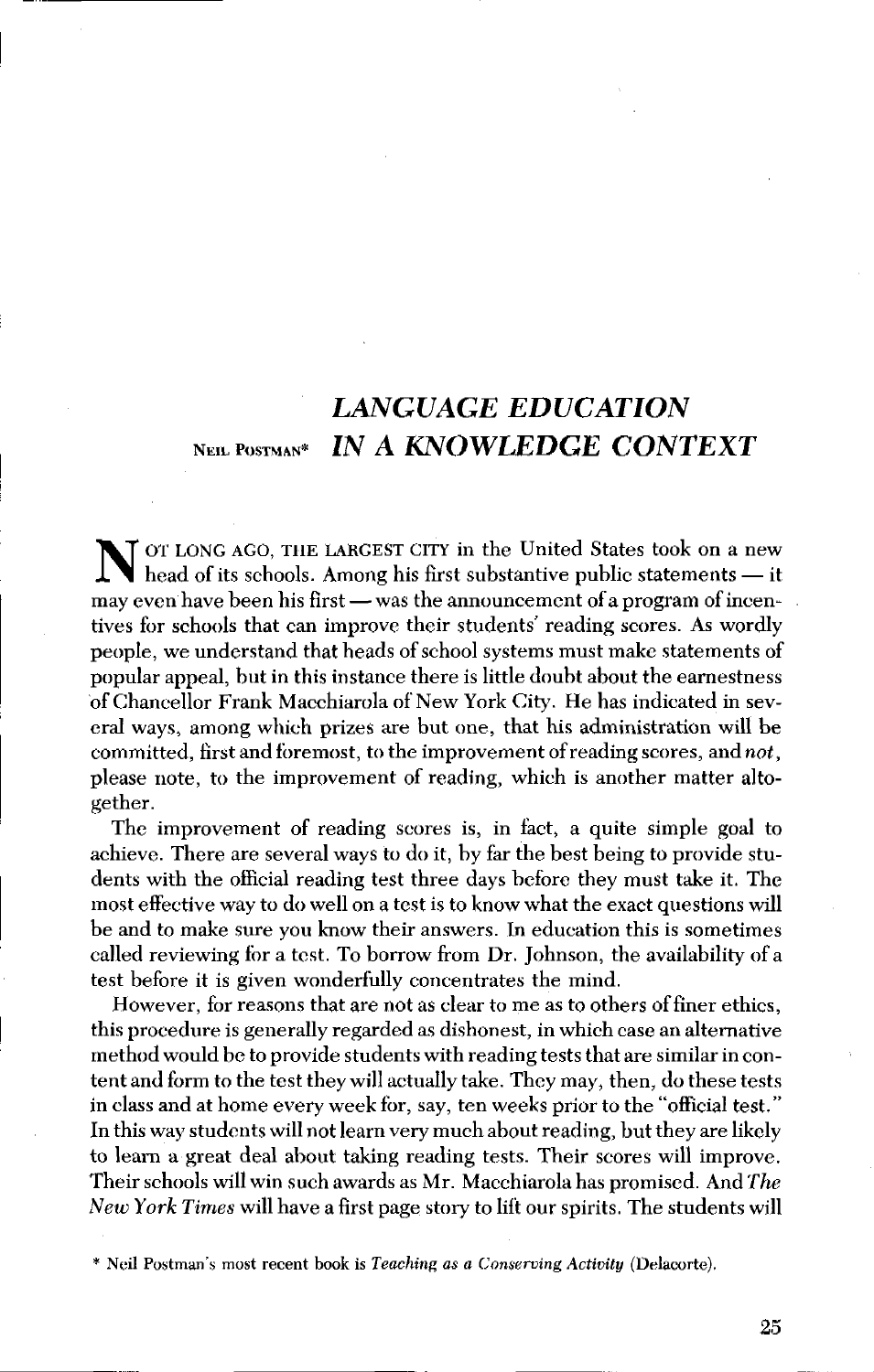still be disabled as readers, but their burden will recede as a public issue . As technical people, we are apt to be preoccupied with scores, not competence, which is probably why Mr. Macchiarola offered no incentives for the improvement of speaking and listening . There are no generally accepted standardized tests for producing a speaking or listening score, and Mr . Macchiarola is undoubtedly a product of the Admiral Hyman Rickover school of thought which claims that what we need most of all in education are scores . If we cannot get a score for something, we are, like a submarine with neither radar nor radio, lost at sea . It does not matter that our students speak badly and listen worse . Or write as if English were a foreign tongue . If we cannot get a score for these behaviors, we may safely ignore them, or at least we shall offer no incentives to improve them .

In this way of thinking, Mr . Macchiarola and Admiral Rickover have it wrong, of course, and they have it wrong on at least two counts. The first is that the improvement of reading scores is not, in any sense, a legitimate educational goal, and in my opinion it is shocking that so many people accept it as such. Reading abilities (it is plural, not singular) are not and cannot be measured by the techniques presently used to produce a reading score . The sort of technicalization represented by such procedures demeans our concepts of learning, intelligence, and language, not to mention reading itself. The second mistake, following inexorably from the first, lies in the indifference a "score" mentality displays toward writing, speaking, listening, questionasking, and other manifestations of human intelligence . Although the improvement of reading abilities ought to be a constant goal of the schools, such abilities are no more important than other modes of linguistic expression and are, in fact, inseparable from them .

In the face of the nonlinguistic information bias of our culture, I would propose that the schools place the strongest possible emphasis on language education. But it is necessary to stress at the outset that this cannot be done by mentalities that view language behaviors as scores or even as "skills ." Those who conceive of language in this way have little to offer us except a kind of vocational or at least mechanical approach to the subject in the form of exercises, assignments, and tests. They eventually get around to proposing "more grammar" as a way of accomplishing their ends, which, sad to say, it never does. We do not know nearly as much as we should about how children learn language, but if there is one thing we can say with assurance it is that knowledge of grammatical nomenclature and skill in sentence-parsing have no bearing whatsoever on the process . The teaching of grammar is both the first and the last refuge of the educational technocrat . It is his natural inclination to think of all learning as modeled on driver education ; that is to say, he believes language competence consists of one's being in command of an ensemble of mechanical skills, all of which lie outside of our personalities, our purposes, and our knowledge. I am here arguing the opposite: Of all things to be learned, in school or out, languaging, as I prefer to call the process, is least like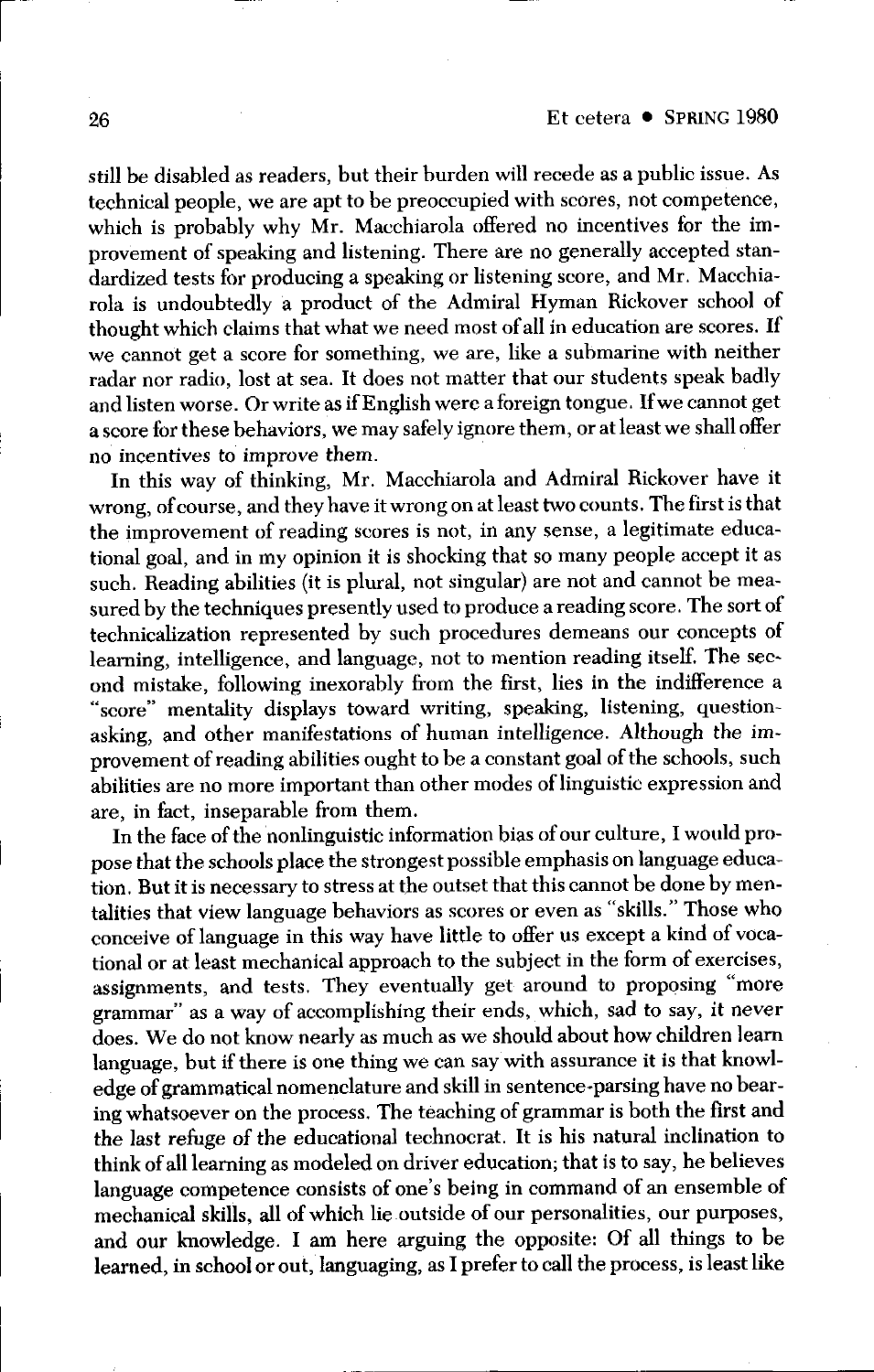a mechanical skill . It is, in fact, the most intimate, integrated, emotion-laden learning we do. At no point can we separate what we know and what we are from how our linguistic powers develop, and I would even include in the phrase "linguistic powers" the learning of such matters as spelling, grammar, and punctuation.

People do not speak or write well because they know the mechanics of their language. They know the mechanics of their language because they speak or write well. By this I mean that improved language behavior originates in the deepest need to express one's personality and knowledge, and to do so with variety, control, and precision . Once such a need has been aroused and cultivated, the resources of language, including its mechanics, become objects of intense interest and are apt to be both satisfying and easy to grasp. This is one of several lessons we may learn from the work of Sylvia Ashton-Warner, Paolo Friere, Herbert Kohl, and others who, in successfully teaching children and adults to read and write with intelligently directed purpose, have seen so clearly that language education involves the transformation of personality . To speak new words in new ways is not a cosmetic activity . It is a way of becoming a new person. It involves learning new things and seeing the world in new ways. "A name," Socrates said, "is an instrument of teaching and of distinguishing natures ." Twenty-three hundred years later Bertand Russell made the same point: "Language serves not only to express thought but to make possible thoughts which could not exist without it . "What this means is that language education is almost entirely irrelevant when conducted at the level of vocabulary lists, spelling tests, and grammar exercises . Languaging, knowing, and living are intertwined, and it is never easy to know in what ways, if any, they may be distinguished from one another. But this much is clear: language learning is extremely serious business . A young man whose range of response to that which displeases him is located somewhere between the word "bullshit" and some other unoriginal obscenity does not simply have a vocabulary deficiency . He has a perception deficiency . He cannot distinguish among degrees or kinds of displeasure . The world may be said to be a blur to him, and it is not sufficient to provide him with a vocabulary list. He must somehow have his consciousness raised . He must be persuaded that he is missing something, that there is value, for him, in seeing what is now hidden from his view . Having achieved some sense of what there is to see, he will then require the words, perhaps demand the words, with which to understand and express a wider field of vision.

But at the same time, words nay themselves be the agent through which his consciousness is raised. If they appear on a vocabulary list, they surely will not . But if they appear in a context which is filled with importance, if not urgency, they may arouse the sense of curiosity or wonder or need from which durable and profound learning originates.

Words increase our understanding, and our understanding increases our words. We are here in the presence of a transactional relationship which can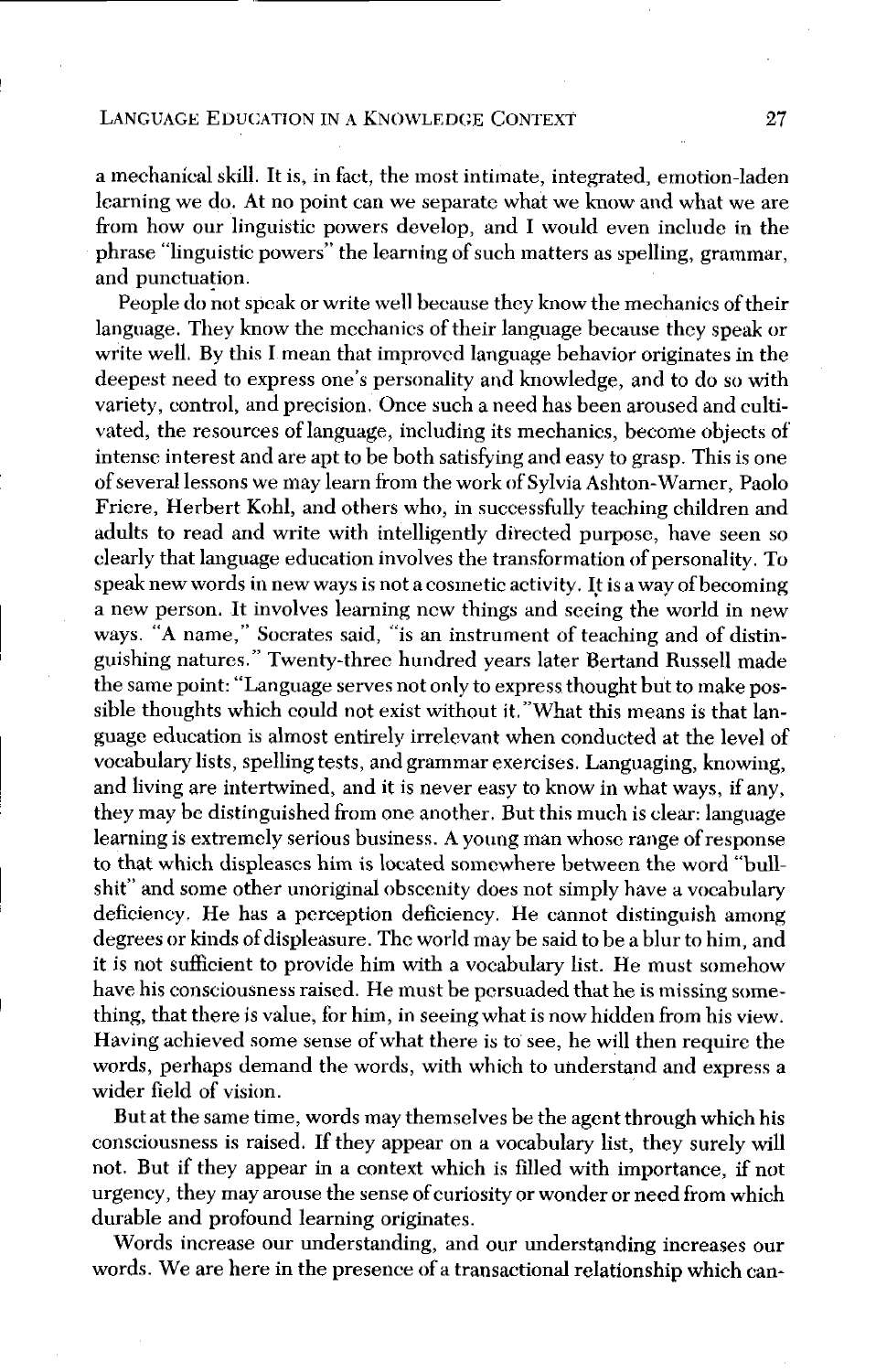not be ignored in planning the language education of our youth . Neither can we ignore what some people call the tyranny of words . For a young man whose emotions are aroused in entirely predictable ways by such words as "democracy" or "racist" or "communism" or "Burger King" may in fact be said to have a vocabulary problem, although not of the sort that education technocrats acknowledge . His "vocabulary problem" is that he is living under the direction of someone else's commands . The words are not fully his . He conducts himself at the sufferance of another.

It may come as a surprise to our technocrat philosophers, but people do not read, write, speak, or listen primarily for the purpose of achieving a test score . They use language in order to conduct their lives, and to control their lives, and to understand their lives . An improvement in one's language abilities is therefore not measurable by a vocabulary test . It is to be observed in changes in one's purposes,, perceptions, and evaluations . Language education, at its best, may achieve what George Bernard Shaw asserted is the function of art . "Art," he said in *Quintessence of Ibsenism*, "should refine our sense of character and conduct, of justice and sympathy, greatly heightening our selfknowledge, self-control, precision of action and considerateness, and making us intolerant of baseness, cruelty, injustice, and intellectual superficialty and vulgarity ."

Although there is more than a touch of utopianism in it, this is a quotation worth remembering, since it expresses a profound and, one might even say, basic conception of the function of all education, as Shaw knew very well, For my purposes, if you replace the word "art" with the phrase "language education," you will have a precise statement of what I have been trying to say . Nothing short of a conception something like this is going to have much effect on the intelligence and character of children who live in a world of instantaneous, nonhistorical, nonlineal visual imagery .

From this point of view, language learning becomes the central preoccupation of a conserving education, wherein every teacher, regardless of level or subject, must be a language educator. This idea is certainly not a new one, although it has often been interpreted to mean merely that each teacher should take responsibility for correcting students' papers . What I have in mind goes far beyond this.

Let us begin, for example, with question-asking. I would expect very little resistance to the claim that in the development of intelligence nothing can be more "basic" than learning how to ask productive questions . Many years ago, in Teaching as a Subversive Activity, Charles Weingartner and I expressed our astonishment at the neglect shown in school toward this language art. Such neglect continues to astonish. The "back to the basics" philosophers rarely mention it, and practicing teachers usually do not find room for it in their curriculums . Thus I find it necessary to repeat two obvious facts about questionasking. The first is that all our knowledge results from questions, which is another way of saying that question-asking is our most important intellectual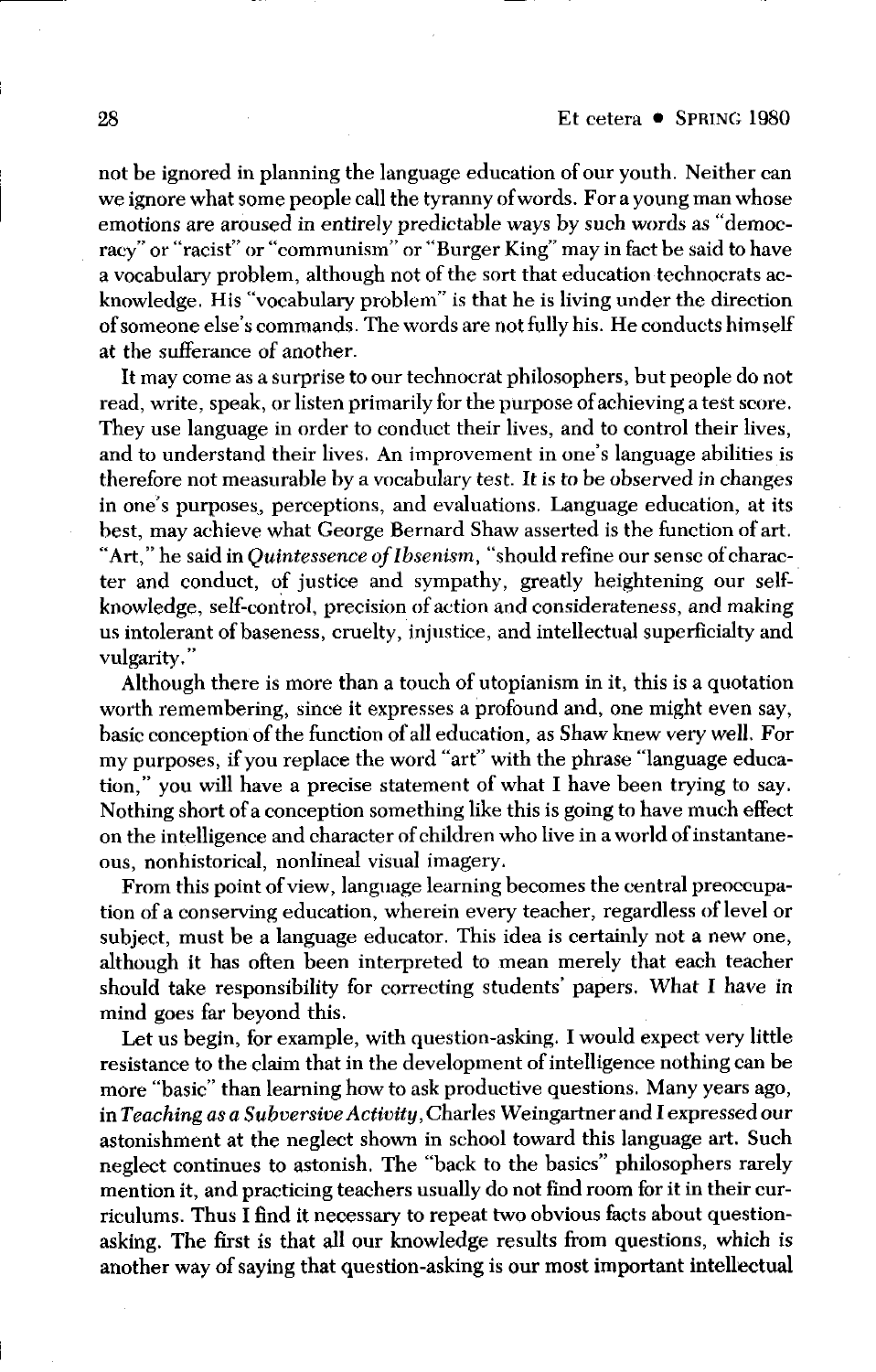# LANGUAGE EDUCATION IN A KNOWLEDGE CONTEXT **Example 1**<br>LANGUAGE E

tool . I would go so far as to say that the answers we carry about in our heads are largely meaningless unless we know the questions which produced them . The second fact is that questions are language. To put it simply, a question is a sentence . Badly formed, it produces no knowledge and no understanding . Aptly formed, it leads to new facts, new perspectives, new ideas . As Francis Bacon put it more than 350 years ago, "There arises from a bad and unapt formation of words a wonderful obstruction to the mind . " In other words, stupidity . Let us, then, go "back to Bacon," and make the study of the art of question-asking one of the central disciplines in language education.

Every teacher would then, at all times, be concerned with this discipline . What, for example, are the sorts of questions that obstruct the mind, or free it, in the study of history? How are these questions different from those one might ask of a mathematical proof, or a literary work, or a biological theory? The history teacher, the mathematics teacher, the literature teacher, the biology teacher must show the young how questions arc productively formed in speaking their subject, in listening to their subject, in reading their subject. If this or anything like it is presently being done, I have not heard about it . But this I can say for sure: There are at present no reading tests anywhere that measure the ability of students to address probing questions to the particular texts they are reading .

In any event we must not talk of tests but of serious matters . What I am saying is that to study a subject is to enter a particular language environment . What students need to know are the rules of discourse which comprise the subject, and among the most central of such rules are those which govern what is and what is not a legitimate question . I do not intend here to produce a discourse on the art of asking questions or to specify the rules of questioning in different subjects (neither of which tasks I am smart enough to perform) . But it is possible to indicate two concepts that are central to the process of questionasking and which must form part of a basic language education. The first is suggested by a charming story attributed to the psychologist Gordon Allport: Two priests, it seems, were engaged in a dispute on whether or not it is permissible to pray and smoke at the same time . One believed that it is, the other that it is not, and being unable to resolve the matter, each decided to write to the Pope for a definitive answer . After doing so they met again to share their results and were astonished to discover that the Pope had agreed with each of them . "How did you pose the question?" asked the first. The other replied, "I asked if it is permissible to smoke while praying . His Holiness said that it is not, since praying is a very serious business . And how did you phrase the question?" The first replied, "I asked if it is permissible to pray while smoking, and His Holiness said that it is, since it is always appropriate to pray."

The point, of course, is that the form in which a question is asked will control the kind of answer one gets, and that every question, therefore, has a fact or knowledge bias embedded in it . It is precisely this point that I meant to call to your attention in referring earlier to Mr . Macchiarola's incentives for reading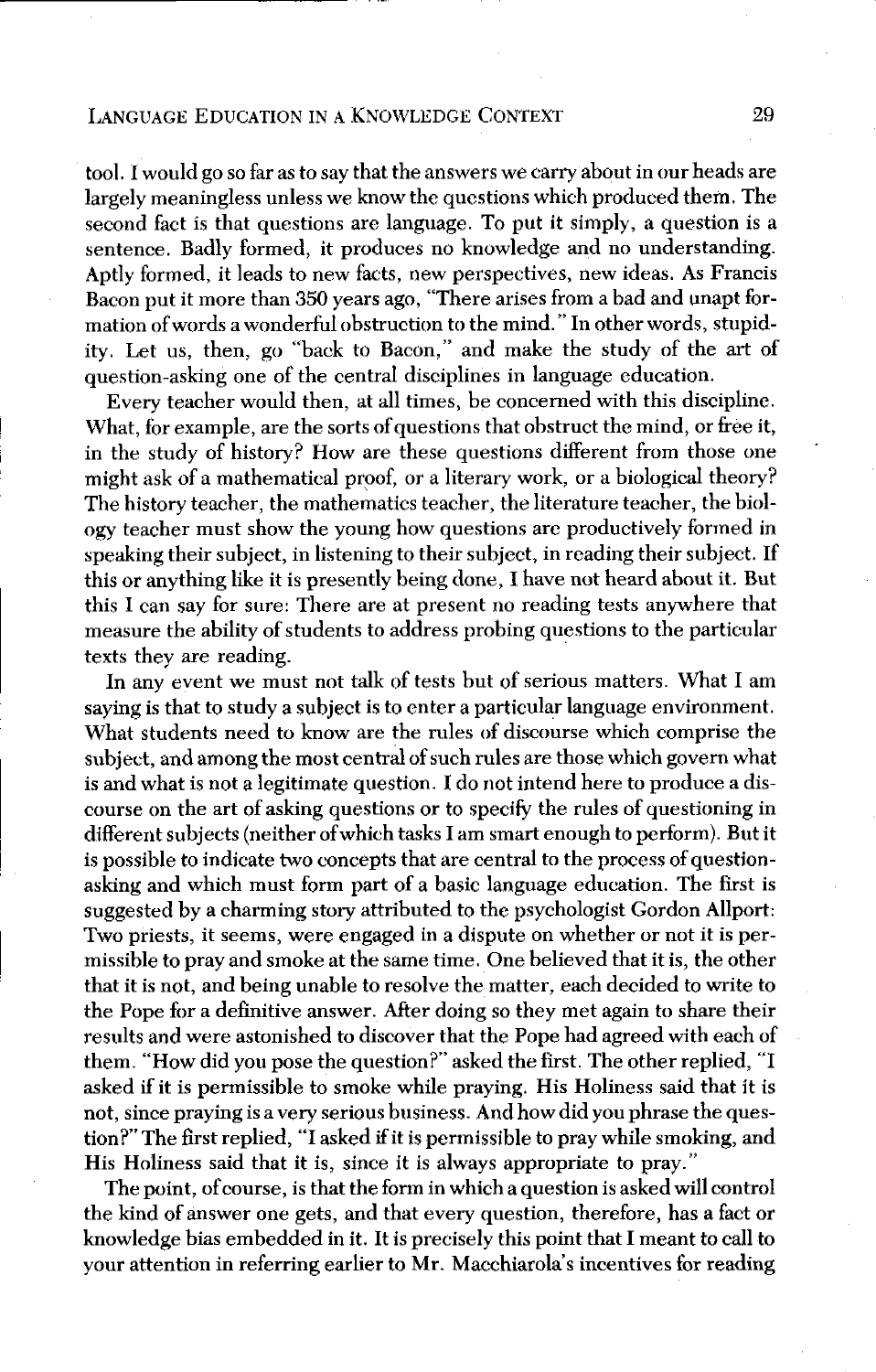scores. The question "How do we improve reading scores?" is not the same question as "How do we improve reading?" Moreover, the question "How do we improve reading?" is not the same question as "How do we improve language competence?"  $-$  which, as you gather by now, I regard as a more productive question than either of the other two . But here it is more to the point to say that whichever question one chooses to ask, the choice will control where and how we will look for the answers. A question is a structure for thought. Language education, therefore, must include the most serious exploration of the structure of questions - their assumptions, limitations, levels of abstraction, and the sources of authority to which they appeal . Without this knowledge our students can barely be said to know anything.

The second concept, referred to earlier, is that, although there is essential general knowledge to be learned about questions, each subject in a school curriculum has its own particular rules about questions . As I have implied, the questions that are appropriate in history differ in their form and meaning from those that are appropriate in biology, or mathematics, or literature . The reason for this is that each subject has a unique vocabulary and its own assumptions about what constitutes knowledge . Surely the "facts" of mathematics are not anything like what is meant by the "facts" of history . A biological "truth" is something quite different from "truth" in a literary work . A "correct" answer in physics is different from a "correct" answer in economics . Thus, through an exploration of how questions are asked in a subject, teachers of all subjects may lead their students to a careful consideration of the language that comprises their discipline. That is to say, any understanding of how a question may be asked in a subject presupposes an understanding of the unique language of the subject. And an understanding of a subject's language necessarily includes the study of the role of metaphor .

Unless I am sorely mistaken, metaphor is at present rarely approached in schools except by English teachers during lessons in poetry . This strikes me as an absurdity, since I do not see how it is possible for a subject to be understood in the absence of any insight into the metaphors on which it is constructed. There is no better example of this than the subject of education itself, for every philosophy, every proposal, every improvement one hears about is rooted in some metaphorical conception of the human mind, of knowledge, of the process of learning, and of the institution of school . In a fundamental sense, all arguments about how education ought to be conducted are arguments about the validity of competing metaphors. If you believe that the mind is like a dark cavern, you will suggest activities that are quite different from those suggested by people who believe the mind is like a muscle or an empty vessel . Do you believe that human beings learn the way rats learn? Or do you conceptualize the mind as a kind of computer? Or a garden? Or a lump of clay? Embedded in every test, every textbook, every teaching strategy is a metaphor of the mind - some notion of what it is most nearly like. Similarly, arguments about the roles of teachers, students, and administrators originate in different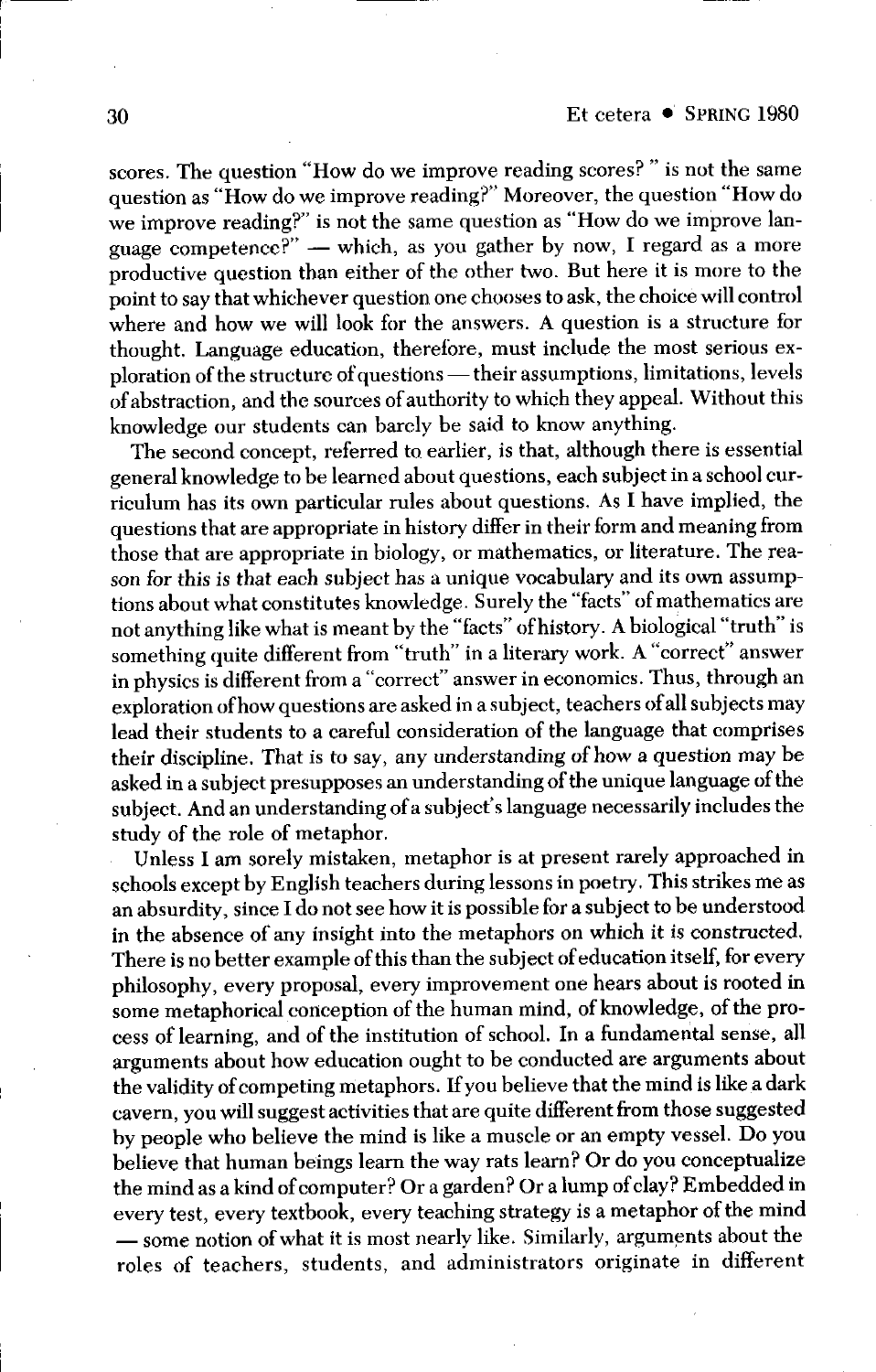## LANGUAGE EDUCATION IN A KNOWLEDGE CONTEXT E ANCHACE E

metaphors of school. Some think of school as a prison: others, a hospital; still others, a military organization, or an extension of the home . How school is conceptualized will, in turn, control our metaphors of students . What are students? Are they patients to be cared for? Inmates to be punished? Resources to be cultivated? Personnel to be trained? It is right here, on this issue, that the arguments begin. One would think that adversaries in a dispute about education would try to make their metaphors explicit and visible, let us say, as scientists are apt to do. But usually they do not, which is one reason why such disputes tend to remain murky . To borrow a metaphor from linguistics, the deep structure of the argument usually remains hidden.

I do not mean to say that there is a "correct" metaphor of the mind or of learning. Neither do I say that a well-thought-out philosophy of education confines itself to a single one . I am saying that a conversation about education cannot extend beyond two or three sentences before a metaphor is invoked which provides structure, authority, or explanation for a certain belief. Or sometimes confuses the issue entirely . As I have implied, modern writers on education have not, in my opinion, been sufficiently aware of the extent to which their metaphors have controlled their thinking. This is in contrast to such venerable educationists as Plato, Cicero, Comenius, Locke, and Rousseau, who never failed to make their metaphors explicit . "Plants are improved by cultivation," Rousseau wrote in  $Emile$ , "and man by education." And his entire philosophy is made to rest upon this comparison of plants and children. Even in such ancient texts as the Mishnah, we find that there are four kinds of students : the sponge, the funnel, the strainer, and the sieve . It will surprise you to know which one is preferred. The sponge, we are told, absorbs all; the funnel receives at one end and spills out at the other ; the strainer lets the wine drain through it and retains the dregs ; but the sieve, that is the best, for it lets out the flour dust and retains the fine flour . The difference in education philosophy between Rousseau and the compilers of the Mishnah is precisely reflected in the difference between a wild plant and a sieve.

Again, I hope it is clear that at this point I am not arguing in favor of one metaphor as against another in education . I am merely pointing to the obvious fact that all disciplines in a curriculum, including education itself, are based on powerful metaphors which give direction and organization to the way we will do our thinking. In history, economics, physics, biology, or linguistics, metaphors, like questions, are organs of perception . Through our metaphors, we see the world as one thing or another. Is light a wave or a particle? Are molecules like billiard balls or force fields? Is language like a tree, or a river, or the ever-shifting wind? Is history unfolding according to some instructions of nature or divine plan? Are our genes like information codes? Is a literary work like a blueprint or a mystery to be solved? It is questions like these that preoccupy scholars in every field, because they are "basic" questions — which is to say, you cannot understand what a subject is about without some understanding of the metaphors which are its foundation . Do we want a "basic" edu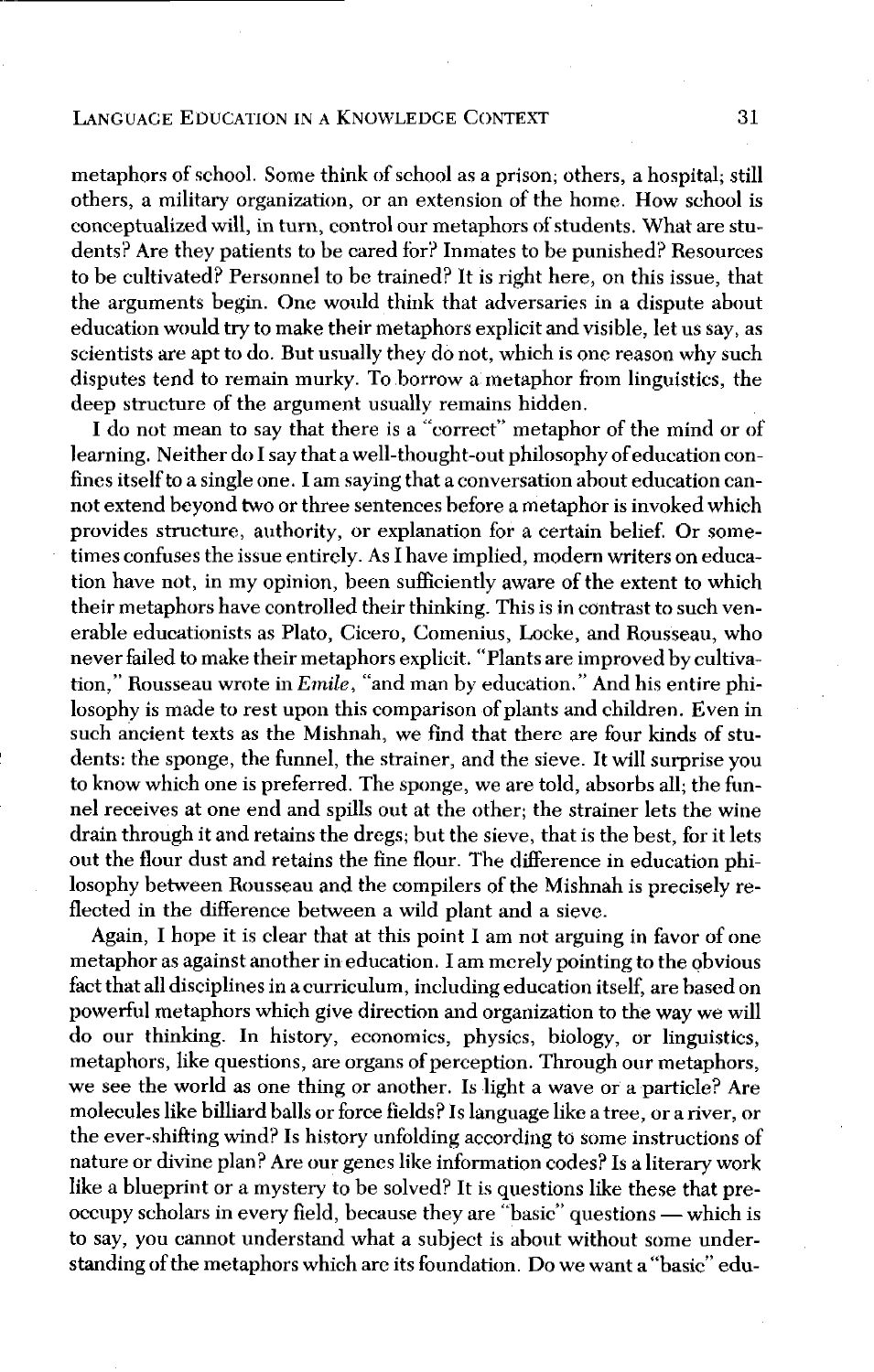cation for our youth? Then we must explore with them that which is basic in a subject: its metaphors, as well as its questions.

To this must be added all of the issues involved in what may be called definition . There is no more depressing symptom of a "nonbasic" education than to hear a student ask for "the" definition of a term, since the question so often implies a lack of understanding of what a definition is and where definitions come from. Definitions, like questions and metaphors, are instruments for thinking . Their authority rests entirely on their usefulness, not their correctness. We use definitions in order to delineate problems we wish to investigate, or to further interests we wish to promote . In other words, we invent definitions and discard them as suits our purposes . And yet, one gets the impression that students (and not a few teachers) believe that God has provided us with definitions from which we depart at the risk of losing our immortal souls. This is the belief that I have elsewhere called "definition tyranny," which may be defined (by me, not God) as the process of accepting without criticism someone else's definition of a word or a problem or a situation . I can think of no better method of freeing students from this obstruction of the mind than to provide them with alternative definitions of every concept and term with which they must deal in a subject. Whether it be "molecule," "fact," "law," "art," "wealth," "gene," or whatever, it is essential that students understand that definitions are hypotheses, and that embedded in them is a particular philosophical, sociological, or epistemological point of view . One of the more interesting examples of this idea is found, once again, in the field of education . I refer to the meaning of the word "basic," as in "back to the basics ." I would particularly like to call to your attention that the meaning given to this word by some educators is not its "real" meaning . The word "basic," like any other word, has no "real" meaning . It has been assigned certain meanings in order to further an education philosophy which is thought to be both sensible and effective . The "basic" educators are entirely justified in doing this, but neither you nor I are under any obligation to accept their definition of what is "basic.'

From my point of view, obviously, explorations of question-asking, metaphor, and definition are "basic": nothing that students are given to study can be properly considered unless they know about the assumptions and structure of questions, the controlling power of metaphor, and the origins and motivations of definitions . I assume that Admiral Rickover, for example, does not regard these matters as "basic," which it is his privilege to do . But it is my privilege to prevent him from preempting the word . I will use "basic" as I choose, not as he chooses, and it is my intention to persuade others that my definition is more useful than his . In short, the definition of something is usually the starting point of a dispute, not the settlement.

What I am proposing is that in every subject  $-$  from history to biology to mathematics - students be taught, explicitly and systematically, the universe of discourse which comprises the subject . Each teacher would deal with

 $\mathbb{R}^n$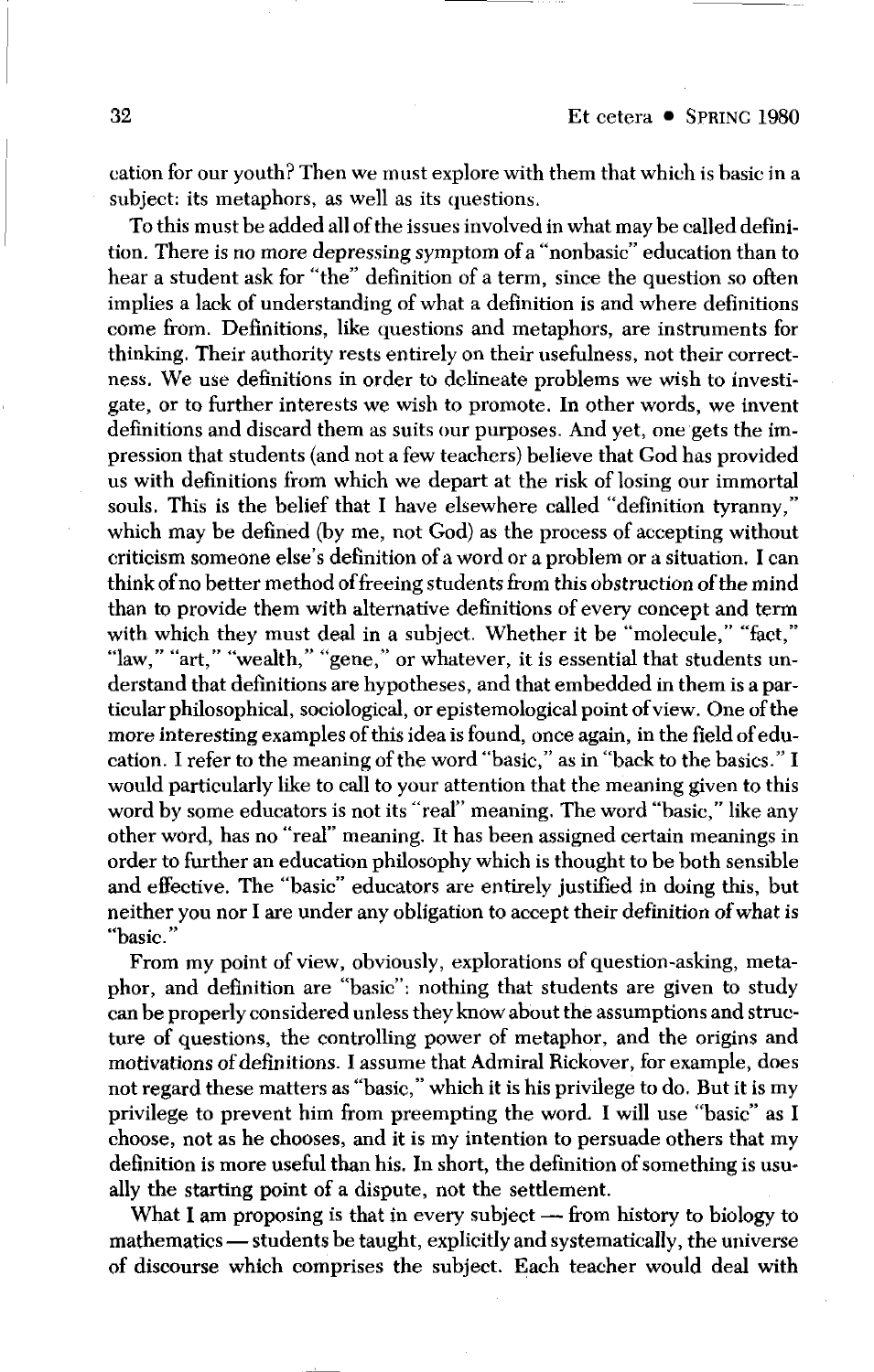### LANGUAGE EDUCATION IN A KNOWLEDGE CONTEXT **LANGUAGE** F

the structure of questions, the process of definition, and the role of metaphor, as these matters are relevant to his or her particular subject . Here I mean, of course, not merely what arc the questions, definitions, and metaphors of a subject, but *how* these are formed and how they have been formed in the past.

Students would also be taught how such terms as "right," "wrong," "truth," and "falsehood" are used in a subject, and what assumptions they are based upon. This is particularly important since words of this type cause far more trouble in students' attempts to understand a field of knowledge than do highly technical words. It is peculiar, I think, that of all the examinations I have ever seen, I have never come across one in which students were asked to say what is the basis of "correctness" or "falsehood" in a particular subject. Perhaps this is because teachers believe the issue to be too obvious for discussion or testing . If so, they are wrong . I have found that students at all levels rarely have thought about the meaning of such terms in relation to a subject they are studying. They simply do not know in what sense an historical fact is different from a biological fact. They do not even know how an historical fact is arrived at and by what procedures it may be shown to be false. Equally astonishing is that students, particularly those in elementary and secondary schools, rarely can express an intelligible sentence on the uses of the word "theory ." Since most subjects studied in school consist largely of theories, it is difficult to imagine exactly what students are in fact studying when they do their history, biology, economics, physics, or whatever . It is obvious, then, that language education must include not only the serious study of what truth and falsehood mean in the context of a subject, but also what is meant by a fact, an inference, an assumption, a judgment, a generalization, and so on . In this way students will be learning both the language of a subject and the methods of inquiry in that subject, since inquiry consists of nothing else but the generation of questions, the invention of definitions and metaphors, the separation of facts from inferences, the forming of generalizations, and so on .

In addition, some attention must obviously be given to the style and tone of the language in a given subject . Each subject is a manner of speaking and writing. There is a rhetoric of knowledge, a characteristic way in which arguments, proofs, speculations, experiments, polemics, even humor are expressed . One might even say that speaking or writing a subject is a performing art, and each subject requires a somewhat different kind of performance from every other. Historians, for example, do not speak or write history in the same way biologists speak or write biology . The differences have much to do with the kind of material they are dealing with, the degree of precision their generalizations permit, the type of facts they marshal, the traditions of their subject, the type of training they receive, and the purposes for which they are making their inquiries . The rhetoric of knowledge is not an easy matter to go into, but it is worth remembering that some scholars - one thinks of Veblen in sociolo- $\gamma$  gy, Freud in psychology, Galbraith in economics  $\rightarrow$  have exerted influence as much through their manner as their matter . The point is that knowledge is a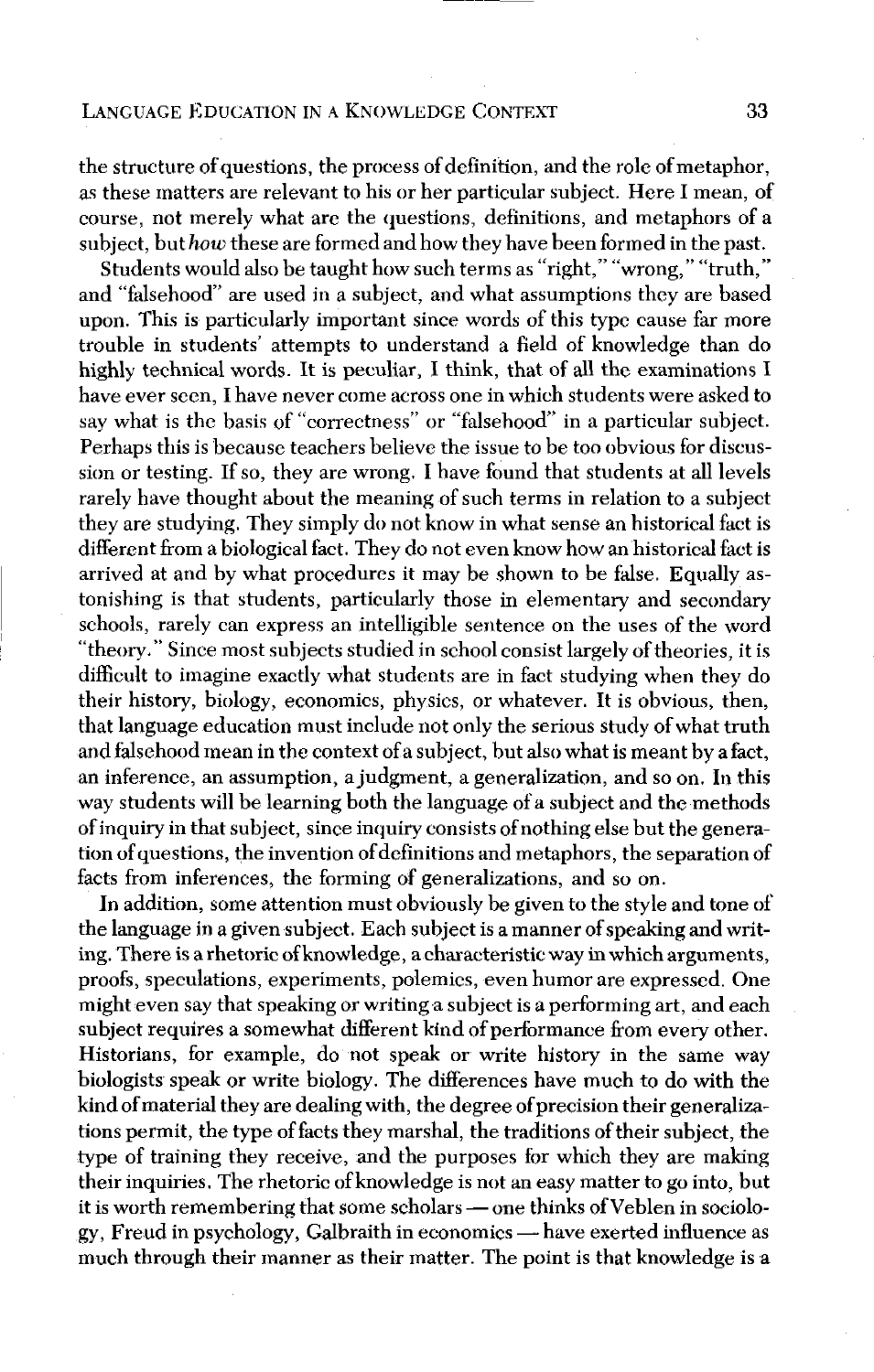form of literature, and the various styles of knowledge ought to be studied and discussed . I will grant that the language found in typical school textbooks tends to obscure this entire area . Textbook language is apt to be the same from subject to subject, and creates the impression that systematic knowledge is always expressed in a dull and uninspired monotone . I have found that, typically, the recipes found on the back of cereal boxes are written with more style and conviction than is a textbook description of the causes of the Civil War . Of the language of grammar books, I will not even speak, for to borrow from Shakespeare, it is unfit for a Christian car to endure . But the problem is not insurmountable . Teachers who are willing to take the time can find materials which convey ideas in a form characteristic of their particular discipline.

As our students learn about the rhetoric of a subject, as they learn about the meaning of facts and assumptions in a subject, as they learn about the presuppositions of truth and falsehood, as they learn about how definitions, metaphors, and questions are formed, they would, of course, be learning how to read, write, speak and listen to the subject . As Wendell Johnson once remarked, you cannot write writing . In the sense he meant it, neither can you read reading or speak speaking. You must write about something, just as you must read and speak about something . The "something" is often some aspect of human knowledge which has been given systematic expression in a particular kind of language . Thus all reading, in truth, is reading in a content area. To read the phrase "the law of diminishing returns" or "the law of supply and demand" requires that you know how the word "law" is used in economics, for it does not mean what it does in the phrase "the law of inertia" (physics) or "Grimm's law" (linguistics) or "the law of the land" (political science) or "the law of survival of the fittest" (biology). To the question, "What does 'law' mean?" the answer must always be, "In what context?"

Perhaps you will now understand more fully my earlier remarks about reading tests . A reading test of the sort usually given in school does not test reading any more than a context-free vocabulary exam tests one's understanding of how words are used. A reading test measures one's ability to read reading tests, and reading tests are in themselves a very peculiar sort of situation . The world of reading tests is somewhat akin to the world of crossword puzzles or Scrabble or the game of twenty questions . Some people play these games well, and all praise is due them for their skill. But if we ask, What aspect of the world do they comprehend in doing these games well? the answer is, Only the world within the games themselves.

To put it simply, the question, "How well does one read?" is a bad question, because it is essentially unanswerable . A more proper question is "How well does one read poetry, or history, or science, or religion?" No one I have ever known is so brilliant as to have learned the languages of all fields of knowledge equally well. Most of us do not learn some of them at all. No one is a "good reader," period. There are those, for example, who read the physical sciences well, but not history, and those who read political science well, but not poetry .

 $\left[\begin{array}{ccc} 0 & 0 & 0 \\ 0 & 0 & 0 \\ 0 & 0 & 0 \end{array}\right]$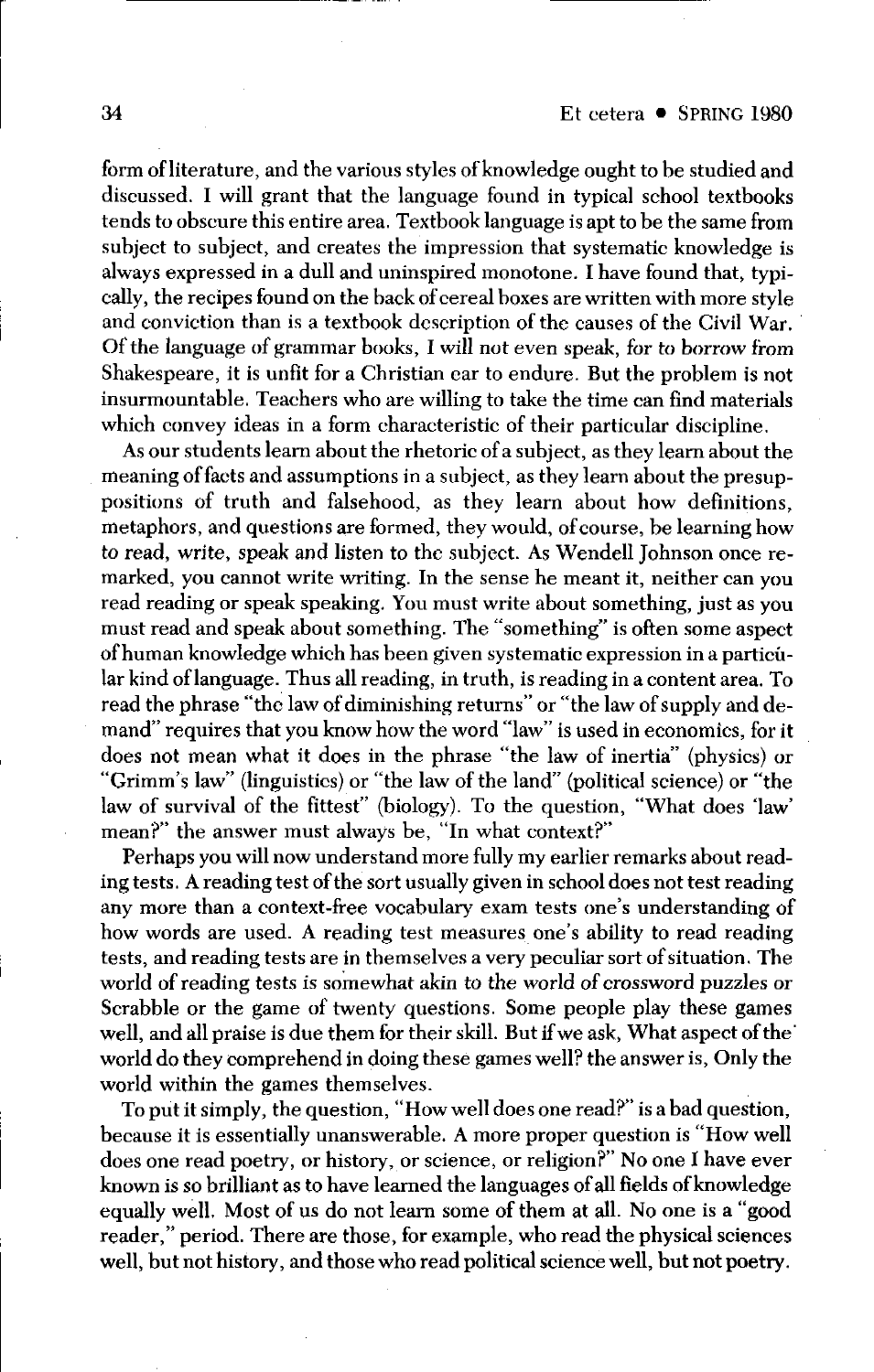## LANGUAGE EDUCATION IN A KNOWLEDGE CONTEXT **EXAMPLE 2018**<br> **LANGUAGE E**

Each discipline requires of the reader a particular set of abilities, store of knowledge, and frame of mind, so that there must always be great variability in our capacities to read, write, or speak in different subjects . I assume, for instance, that Admiral Rickover reads mathematics and engineering brilliantly . I should very much like to test his ability to read poetry or religion . I suspect he would fall below the "national norm" (whatever that means) on such a test . I have evidence from his writing that he is not at all skillful in the subject of education. He appears to me unaware of his own metaphors for teachers and students and the nature of mind; he confuses facts with inferences; he reifies definitions; he seems oblivious to the biases of his questions. In his limitations Admiral Rickover is no better or worse than most of us: in fact, probably better, since his command of the language of science is so rich and thorough that he has been able to achieve a just fame for his scientific work. Most of us do not learn to read or speak any subject half as well . Admiral Rickover has become a burden only because he has assumed that he can read and write education as well as he does engineering.

From what I have been saying about the teaching of language in a knowledge context, you may assume that I believe the following:

- 1 . The improvement of language behavior requires increased knowledge of various aspects of human experience . The more you know about a subject, the better you can listen to it, and read, write, and speak it.
- 2. Knowledge of a subject means knowledge of the language of that subject, which includes not only what its words mean but, far more important, how its words mean . As one learns the language of a subject, one is also learning what the subject is. It cannot be said often enough that what we call a subject consists mostly, if not entirely, of its language . If you eliminate all the words of a subject, you have eliminated the subject. Biology is not plants and animals. It is language about plants and animals. History is not events. It is language describing and interpreting events . Astronomy is not planets and stars . It is a way of talking about planets and stars . Therefore, there are two levels of knowing a subject . There is the student who knows what the definition of a noun or a gene or a molecule is ; then there is the student who shares that knowledge but who also knows how the definition was arrived at. There is the student who can answer a question; then there is the student who also knows what are the biases of the question . There is the student who can give you the facts ; then there is the student who also knows what is meant by a fact. I am maintaining that, in all cases, it is the latter who has a "basic" education; the former, a frivolous one.
- 3. I maintain further that such a "basic" education can begin in the earliest grades, and that it is not necessary for even a fourth grader to be burdened by such obstructions of the mind as definition tyranny, reification, superfi-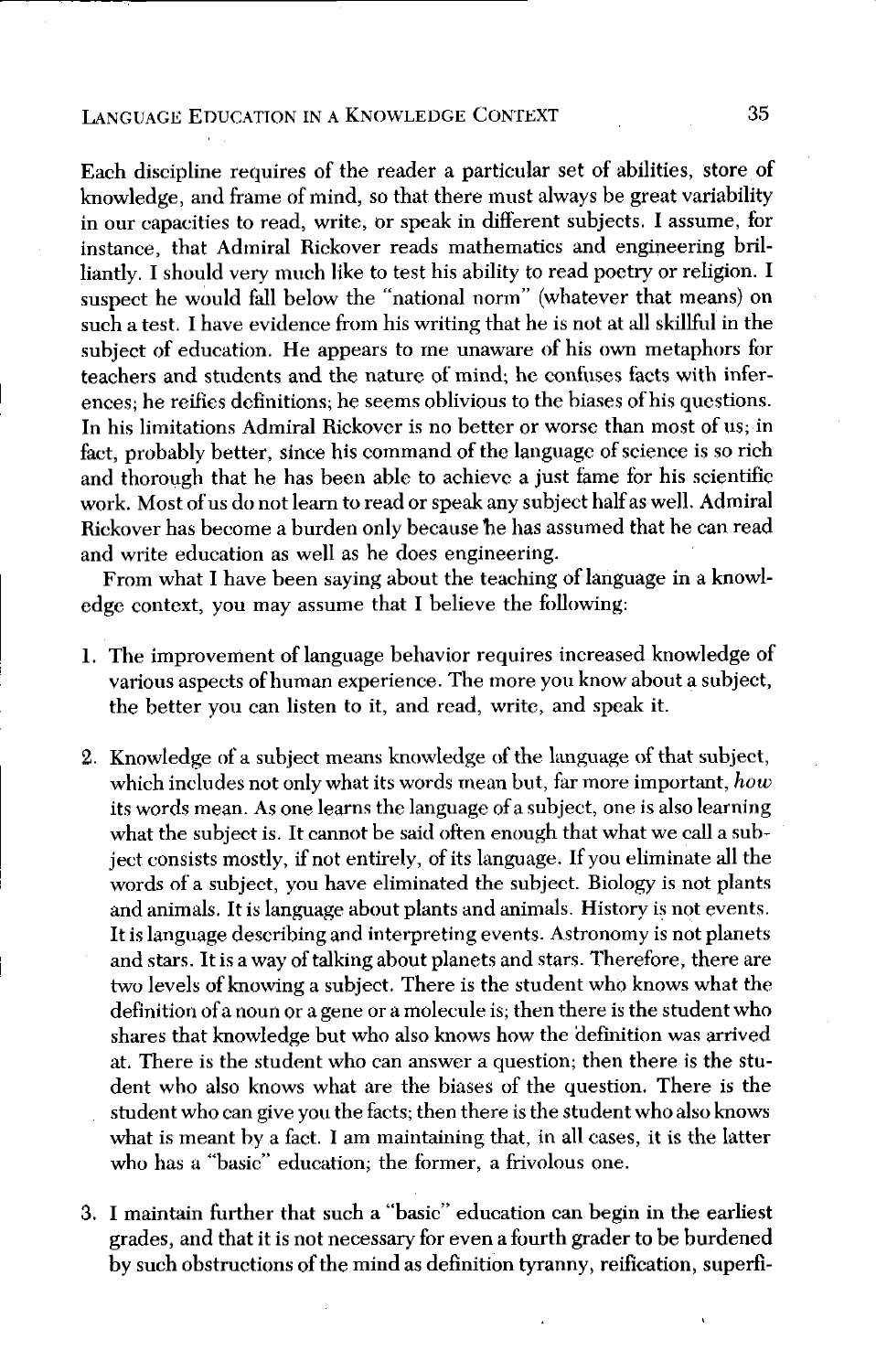ciality, and total unawareness of what a subject is . The concepts to be studied in learning the language of knowledge may be presented in different ways and at variable levels of complexity; learning the language of knowledge is not beyond the range of elementary-school children. Moreover, since there is no such thing as complete knowledge of a subject, one is always working to improve one's reading, writing, etc ., of a subject . As Thomas Henry Huxley said, "If a little knowledge is a dangerous thing, is there anyone who knows so much as to be out of danger?" The notion that reading and writing instruction, for example, may cease in the tenth or eleventh grade is nonsense . The fourth grader and the tenth grader are faced with the same sort of problem  $-$  learning about the uses of language in different subjects . That the latter may know more about it than the former does not imply that his instruction can end. The problems of learning to read or write are inexhaustible . Anyone who has worked with graduate students can tell you that they require continuous instruction in reading and writing their subject.

4 . It is to be understood that the evaluation of a student's speaking or writing behavior must focus on whether or not he or she makes sense, on whether or not a student knows what is being asserted and can respond to it in appropriate ways . But this does not mean that grammatical or rhetorical error is irrelevant in evaluating students . As I have said, each subject is a manner of speaking . An historian is not likely to say"Bullshit!" when he disagrees with another historian. That is the language of another universe of discourse . The difference between "Bullshit!" and "I disagree" is not solely a matter of propriety . It is a difference in outlook and usually reflects differences, not in social class, but in understanding of the kind of situation history or any other subject is . The same may be said of writing that is filled with mechanical and grammatical error, as compared with writing that conforms to the rules of standard edited English. Surely, we do not want to say that there is a necessary correlation between mechanical and editorial accuracy and intellectual substance . There are many books that are mechanically faultless but which'contain untrue, unclear, or even nonsensical ideas . Carefully edited writing tells us, not that the writer speaks truly, but that he or she grasps, in some detail, the manner in which knowledge is usually expressed. The most devastating argument against a paper that is marred by grammatical and rhetorical error is that the writer does not understand the subject.

Thus, the quality of students' learning is to be judged by both their manner and their matter . And it is precisely through one's learning about the total context in which the language of a subject is expressed that personality may be altered . If one learns how to speak history or mathematics or literary criticism, one becomes, by definition, a different person . The point to be stressed is that a subject is a situation in which and through which